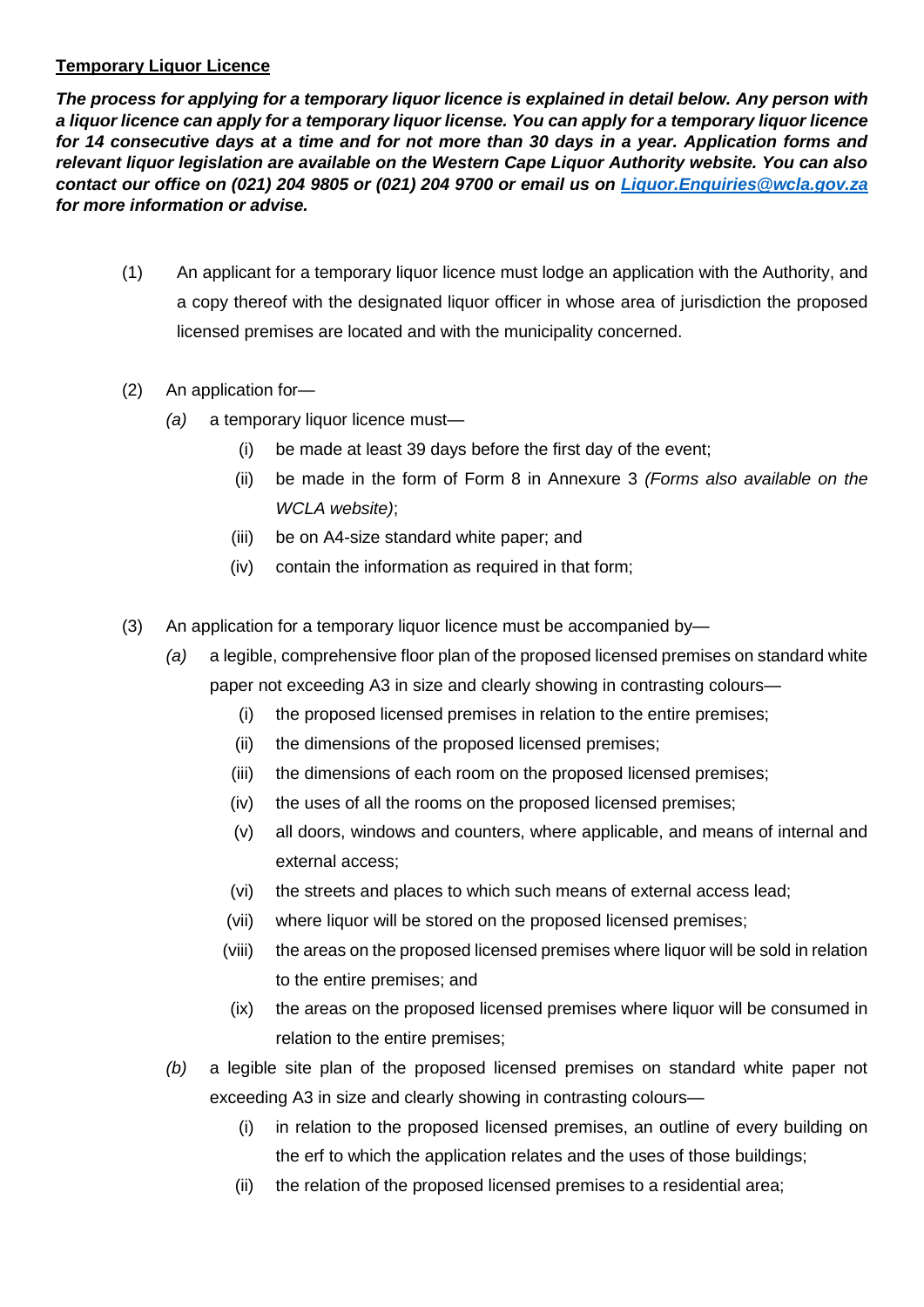- (iii) the relation of the proposed licensed premises to any institutions referred to in section 34(1)*(e)*(ii) to (v), with distances indicated in metres;
- (iv) the relation of the proposed licensed premises to an undertaking referred to in section 41(1)(c)(i), with distances indicated in metres;
- (v) other licensed premises on the erf; and
- (vi) the date of preparation of and the name and address of the person who prepared the plan;
- *(c)* an aerial view map showing the relation of the proposed licensed premises to a residential area;
- *(d)* in a separate document, a description of the premises, with reference to the construction, layout, furnishing, fixtures, fittings and floor covering;
- *(e)* indexed colour photographs showing the completed internal and external features of the proposed licensed premises as indicated on the floor plan referred to in paragraph *(a)*;
- *(f)* written representations in support of the application;
- *(g)* proof of payment to the Authority of the application fee for a temporary liquor licence set out in Item 2 of Annexure 1;
- *(h)* a certified copy of the—
	- (i) identity card or document of the applicant;
	- (ii) passport and visa or, where applicable, the permanent residence permit of the applicant, if the applicant is a foreigner; or
	- (iii) relevant registration documents, indicating the identity and, where applicable, the financial interest of all the members, directors, partners, beneficiaries or trustees of the applicant, if the applicant is a person other than a natural person;
- *(i)* such other documents as may be specified on the application form and in the Act, or as may be requested by the Authority;
- *(j)* an affidavit by the applicant that he, she or it is not disqualified in terms of section 35 from holding a liquor licence;
- *(k)* proof that the applicant has lodged a copy of the application with the designated liquor officer in whose area of jurisdiction the proposed licensed premises are located and with the municipality concerned;
- *(l)* proof that the applicant has the right to occupy the proposed licensed premises for the period of the licence applied for;
- *(m)* proof of ownership of the proposed licensed premises or, if the applicant is not the owner of the premises, written consent from the owner that the applicant may use the proposed licensed premises for the purposes of the licence applied for; and
- *(n)* a nomination for the appointment of a manager in accordance with regulation 22.
- (4) The designated liquor officer must, within five days after an application has been lodged in terms subregulation (1)*(a)* or *(b)*, as the case may be, serve a copy of his or her report referred to in section 73(7)*(a)* containing the information referred to in regulation 15(3)*(a)*(i) to (vi) and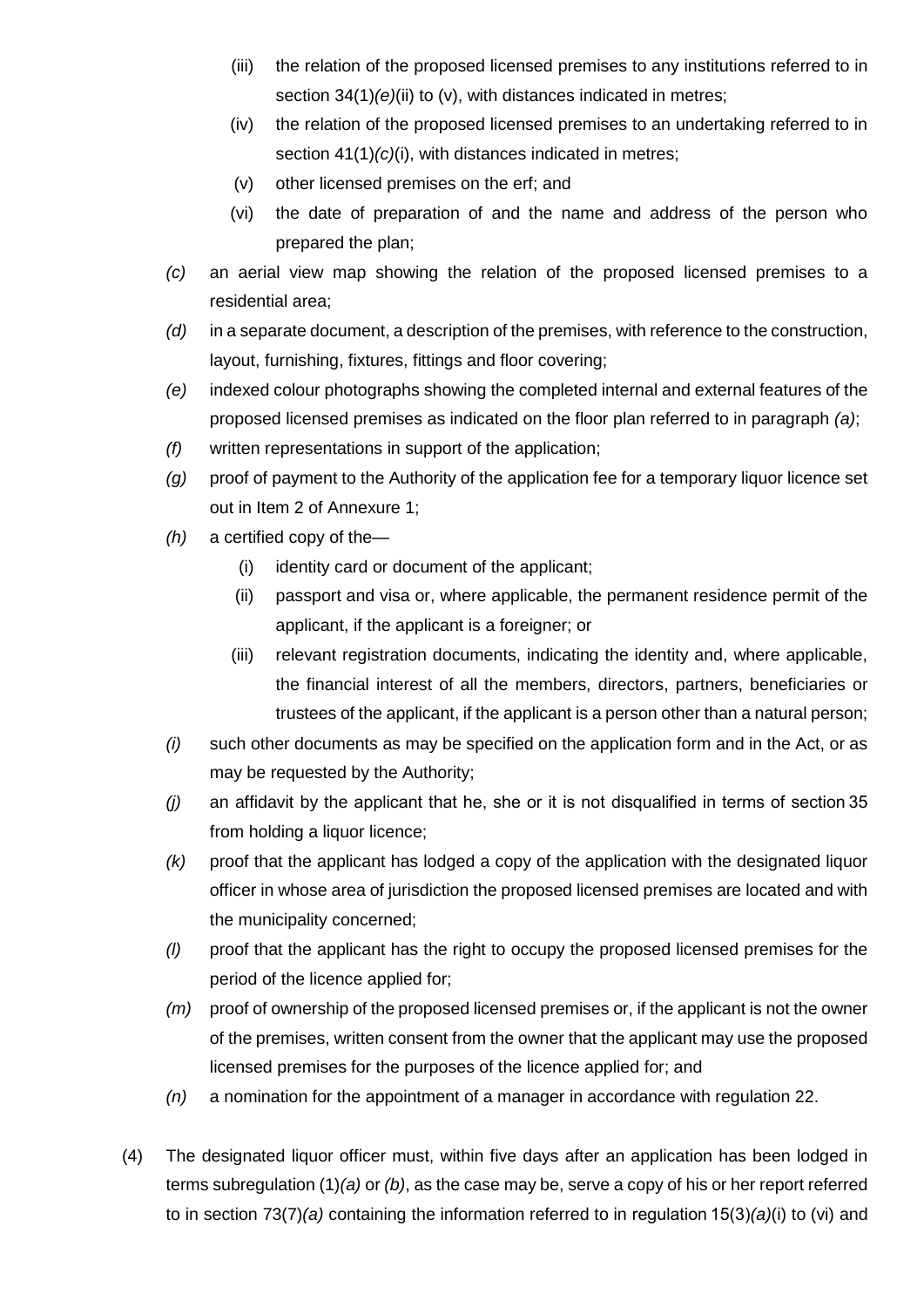a recommendation contemplated in regulation 15(3)*(b)* on the applicant and lodge the report with the Authority together with proof that the report has been served on the applicant.

- (5) The municipality concerned must, within eight days after the application has been lodged in terms of subregulation (1)*(a)* or *(b)*, as the case may be, forward the comments and documents referred to in section 40(2), if any, to the Authority and the applicant.
- (6) If the designated liquor officer fails to lodge his or her report in terms of subregulation (5), the Chief Executive Officer may forward a copy of the application to an inspector with a written instruction to lodge a report containing the information referred to in regulation 15(3)*(a)*(i), (ii), (iii) and (v), a recommendation contemplated in regulation 15(3)*(b)* and, where available, the information referred to in regulation 15(3)*(a)*(iv) and (vi), in respect of the application concerned.
- (7) An inspector must lodge his or her report with the Authority and forward a copy thereof to the applicant within two days of receipt of the instruction referred to in subregulation (7).
- (8) If the municipality concerned does not forward comments and documents in terms of subregulation (6), the Chief Executive Officer must notify the municipality that the period referred to in subregulation (6) has lapsed and that the Presiding Officer may nonetheless proceed to consider the application made in terms of subregulation (1)*(a)* or *(b)*, as the case may be.
- (9) The Authority must serve on the applicant copies of any objections or representations lodged with the Authority in respect of an application made in terms of subregulation (1)*(a)* or *(b)*.
- (10) The applicant must, within ten days of lodgement of an application in terms of subregulation (1)*(a)* or *(b)*, lodge with the Authority his, her or its response to—
	- *(a)* a report by the designated liquor officer contemplated in subregulation (5) or by an inspector contemplated in subregulation (8);
	- *(b)* comments and documents, if any, forwarded by the municipality;
	- *(c)* any objections or representations that may have been lodged with the Authority if the objections or representations so lodged were served on the applicant within eight days of lodgement of the application.
- (11) The Presiding Officer may, within three days of receipt of the applicant's response contemplated in subregulation (11), or if no response was received, within three days of the day on which the response of the applicant was due in terms of subregulation (11), request additional information as referred to in section 48(9) from the applicant.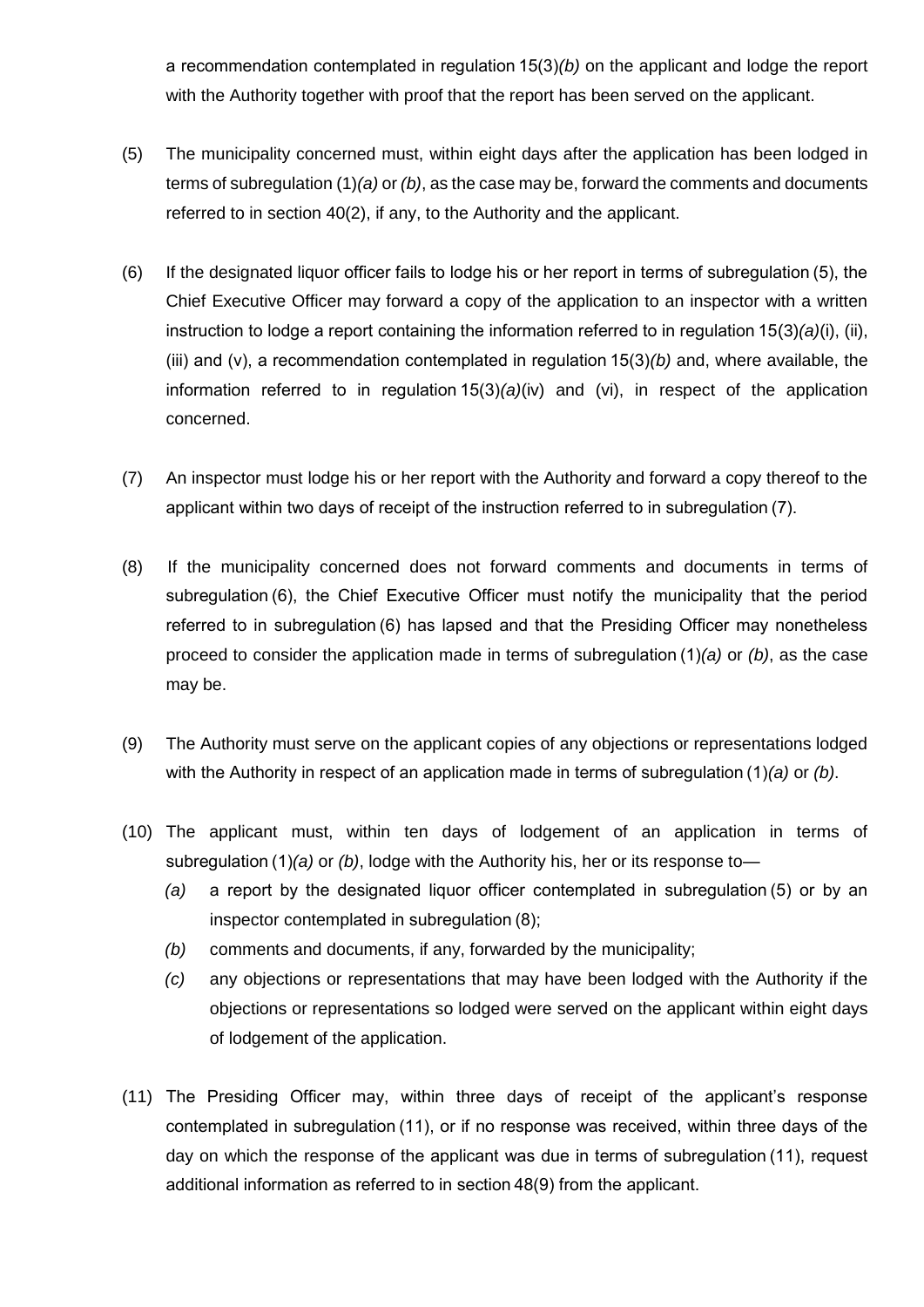- (12) The applicant must furnish the Authority with the additional information within three days of being requested to do so.
- (13) An application for condonation in terms of section 48(10) must be lodged with the Authority in the form of Form 12A.
- (14) An application contemplated in subregulation (14) must be accompanied by—
	- *(a)* the application in terms of subregulation (1)*(a)* or *(b)*, as the case may be, in respect of which condonation is applied for;
	- *(b)* written representations in support of the application; and
	- *(c)* proof of payment to the Authority of the penalty referred to in section 48(10).
- (16) The Presiding Officer must either grant or refuse an application made in terms of subregulation (1)*(a)* or *(b)*—
	- *(a)* within 19 days of the date of lodgement of the application; or
	- *(b)* in the case of an application for condonation in terms of subregulation (14), on the day on which the application for condonation is granted.
- (16) The Authority must, on the day following the day contemplated in subregulation (16) notify the applicant and each person who lodged a written objection or representations in respect of the application with the Authority in writing of the decision.
- (17) If the application made in terms of subregulation (1)*(a)* or *(b)* is granted—
	- *(a)* the applicant must, on the day contemplated in subregulation (17), pay the fee set out in Item 5 or 6 in Part A of Annexure 2, as the case may be, to the Authority and lodge proof of the payment with the Authority; and
	- *(b)* the Authority must, within one day of receipt of proof of the payment referred to in paragraph *(a)*, issue a licence, in the form of Form 10 or 11 in Annexure 3, as the case may be.
- (18) Before the Presiding Officer issues a notice in terms of section 48(13), the Authority must serve on the holder of the licence copies of any report, complaint, referral or representations contemplated in section 48(14) together with a notice in the form of Form 12B in Annexure 3 setting out:
	- *(a)* the action which the Presiding Officer proposes to take in terms of section 48(13);
	- *(b)* the nature and purpose of the proposed action;
	- *(c)* the right of the holder of the licence to make representations within the period stipulated in the notice;
	- *(d)* the right of the holder of the licence to appeal or apply for the review of any decision of the Presiding Officer.